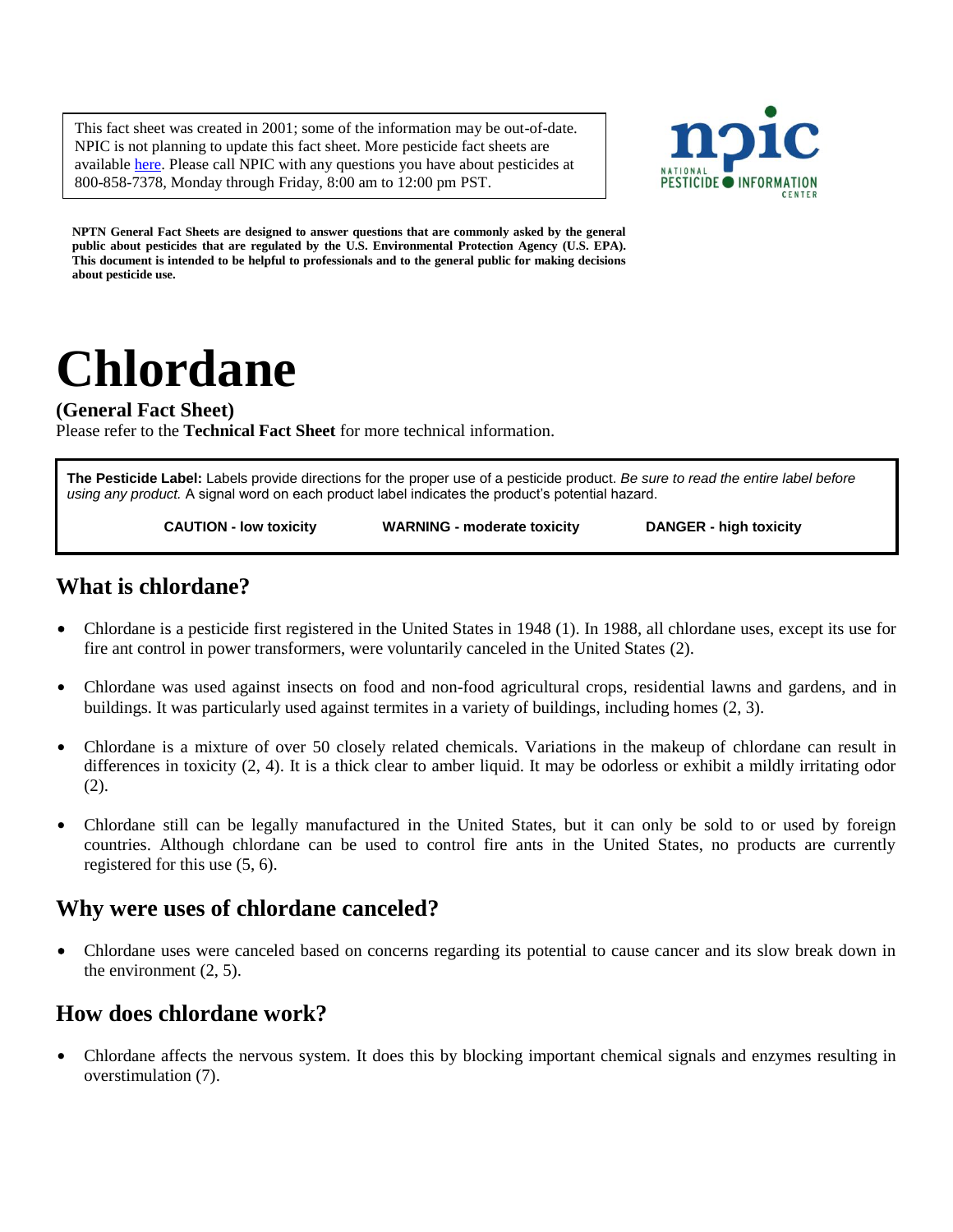## **How toxic is chlordane?**

#### **Animals**

- Chlordane is moderately toxic if ingested (3). See boxes on **Laboratory Testing, Toxicity Category,** and **LD50/LC50**.
- Chlordane is moderately toxic if the skin is exposed (8). Chlordane is irritating to the skin and eyes (9).
- Chlordane ranges from very low to moderately toxic if inhaled (10).

#### **Humans**

In humans, exposure to chlordane may cause headaches, nausea, vomiting, poor balance, tremors, and mental confusion. Exposure to high chlordane levels can result in the sudden onset of convulsions. Convulsions may also occur up to 48 hours following a high level exposure. Convulsions may or may not be preceded by other symptoms. Convulsions can recur periodically several days after exposure (11).

## **Does chlordane breakdown and leave the body?**

#### **Animals**

- Researchers determined from multiple animal studies that chlordane accumulates in fat. Following exposure, chlordane levels are initially highest in the kidneys and liver. Chlordane and its breakdown products then move to fat (2).
- Scientists fed single doses of chlordane to rats and noted that it was absorbed and distributed throughout the animals. Most of the chemical was eliminated from the rat, primarily in the feces, within 7 days. Scientists did detect low levels of chlordane in several tissues, primarily fat (12).
- In a 56-day study where rats were fed chlordane in their food, researchers observed that the concentration of chlordane in fat was three-fold higher than the chlordane in the food, indicating that chlordane does accumulate in the body (12).

## **Does chlordane cause reproductive or birth defects?**

#### **Animals**

Scientists fed young male and female rats a diet containing chlordane after weaning. The rats had difficulty mating and producing healthy litters (14).

| <b>Toxicity Category</b>      |                 |                                        |                                           |                                            |
|-------------------------------|-----------------|----------------------------------------|-------------------------------------------|--------------------------------------------|
|                               | High            | Moderate                               | Low                                       | <b>Very Low</b>                            |
|                               | <b>Toxicity</b> | <b>Toxicity</b>                        | Toxicity                                  | <b>Toxicity</b>                            |
|                               | (Danger)        | (Warning)                              | (Caution)                                 | (Caution)                                  |
| Oral                          | Less than 50    | $50 - 500$                             | $500 - 5000$                              | Greater than                               |
| <b>LD50</b>                   | mg/kg           | mg/kg                                  | mg/kg                                     | 5000 mg/kg                                 |
| <b>Dermal</b>                 | Less than 200   | $200 - 2000$                           | 2000 - 5000                               | Greater than                               |
| <b>LD50</b>                   | mg/kg           | mg/kg                                  | mg/kg                                     | 5000 mg/kg                                 |
| <b>Inhalation</b>             | ess than 0.05   | $0.05 - 0.5$                           | $0.5 - 2$ mg/l                            | Greater than                               |
| <b>LC50</b>                   | mq/l            | mg/l                                   |                                           | $2 \text{ mg/l}$                           |
| Eye<br><b>Effects</b>         | Corrosive       | Irritation<br>persisting for<br>7 days | Irritation<br>reversible<br>within 7 days | Minimal<br>effects gone<br>within 24 hrs I |
| <b>Skin</b><br><b>Effects</b> | Corrosive       | Severe<br>irritation at<br>72 hours    | Moderate<br>irritation at<br>72 hours     | Mild or slight<br>irritation               |

**LD50/LC50:** A common measure of acute toxicity is the lethal dose (LD50) or lethal concentration (LC50) that causes death (resulting from a single or limited exposure) in 50 percent of the treated animals. LD50 is generally expressed as the dose in milligrams (mg) of chemical per kilogram (kg) of body weight. LC50 is often expressed as mg of chemical per volume (e.g., liter (L)) of medium (i.e., air or water) the organism is exposed to. Chemicals are considered highly toxic when the LD50/LC50 is small and practically non-toxic when the value is large. However, the LD50/LC50 does not reflect any effects from long-term exposure (i.e., cancer, birth defects, or reproductive toxicity) that may occur at levels below those that cause death.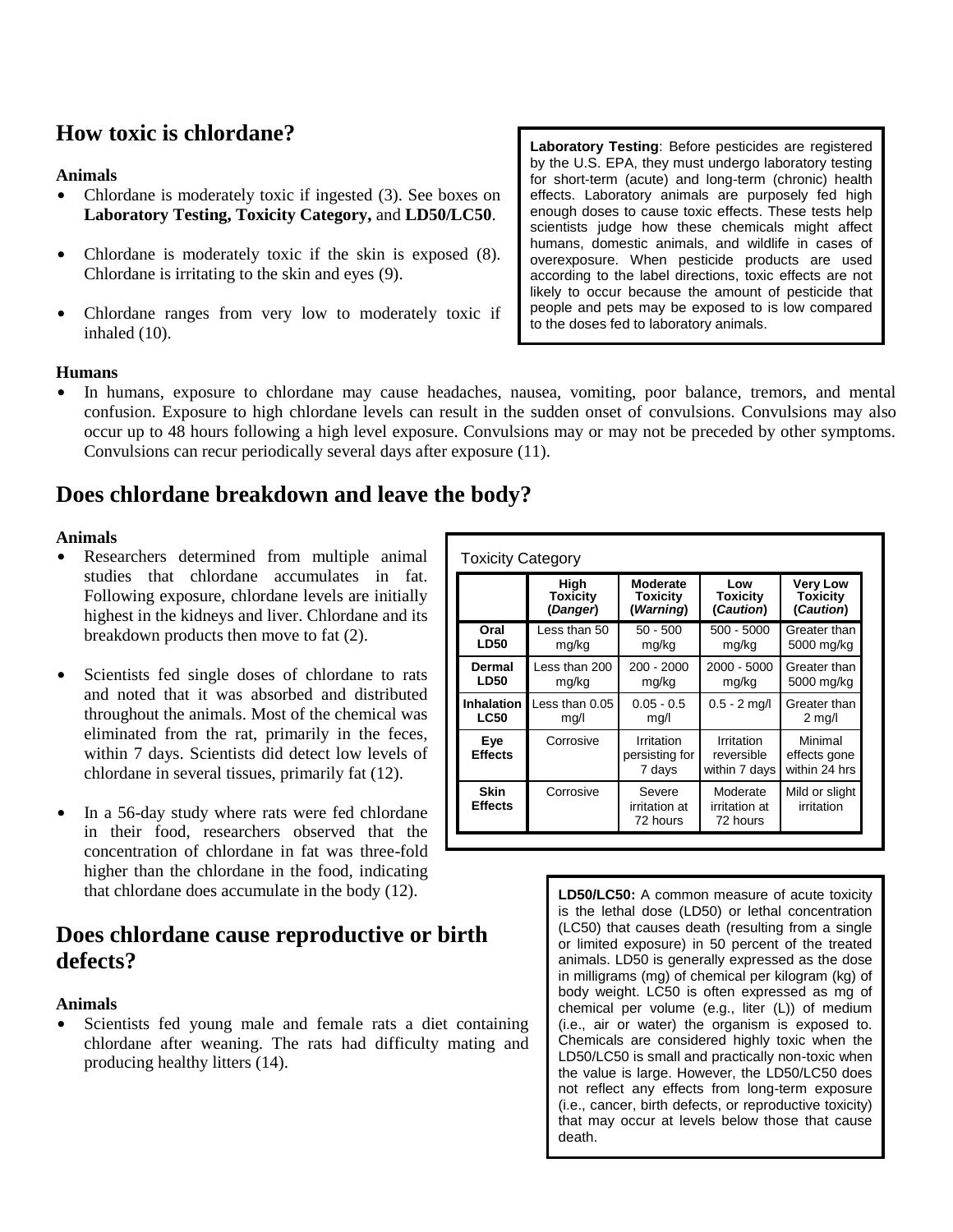- Scientists injected mice with chlordane once a week for 3 weeks. Female mice had reduced fertility (15). *Note: This is not a normal route of chlordane exposure for humans.*
- When scientists fed pregnant rats chlordane by stomach tube, they observed no evidence of toxicity to the offspring (2).

#### **Humans**

Reproductive and birth defects in humans are unlikely, based on estimated exposure levels (9).

## **Does chlordane cause cancer?**

#### **Animals**

• Multiple studies show that mice fed chlordane develop liver cancer (2).

#### **Humans**

- The U.S. EPA categorizes chlordane as a probable human carcinogen (group B2) (16). This means that chlordane has been shown to cause cancer in laboratory animals, but there is inadequate or no evidence that it may cause cancer in humans. See box on **Cancer**.
- **Cancer:** The U.S. EPA has strict guidelines that require testing of pesticides for their potential to cause cancer. These studies involve feeding laboratory animals large *daily* doses of the pesticide over most of the lifetime of the animal. Based on these tests, and any other available information, EPA gives the pesticide a rating for its potential to cause cancer in humans. For example, if a pesticide does not cause cancer in animal tests at large doses, then the EPA considers it unlikely the pesticide will cause cancer in humans. Testing for cancer is not done on human subjects.
- Chlordane has been implicated in some cases of human cancer  $(17)$ .

## **What happens to chlordane in the environment?**

- Chlordane breaks down slowly in the environment and can accumulate in living organisms (1). It does not readily breakdown by water or light (4).
- The soil half-life for chlordane is estimated at 350 days but can range from 37 days to 3500 days (18). See the box on **Half-life.**
- Studies show that chlordane has a low potential to move in soil. Despite its low potential to move in soil, researchers have detected chlordane in groundwater (4).

# **What effects does chlordane have on wildlife?**

Chlordane is moderately toxic to birds, highly toxic to fish, and toxic to bees (19).

Date reviewed: January 2001

#### **For more information contact: NPTN**

Oregon State University, 333 Weniger Hall, Corvallis, Oregon 97331-6502. Phone: 1-800-858-7378 Fax: 1-541-737-0761 Email: nptn@ace.orst.edu NPTN at http://nptn.orst.edu/ EXTOXNET at http://ace.orst.edu/info/extoxnet/

**Half-life** is the time required for half of the compound to degrade.

> **1 half-life=50% degraded 2 half-lives=75% degraded 3 half-lives=88% degraded 4 half-lives=94% degraded 5 half-lives=97% degraded**

Remember that the amount of chemical remaining after a half-life will always depend on the amount of the chemical originally applied.